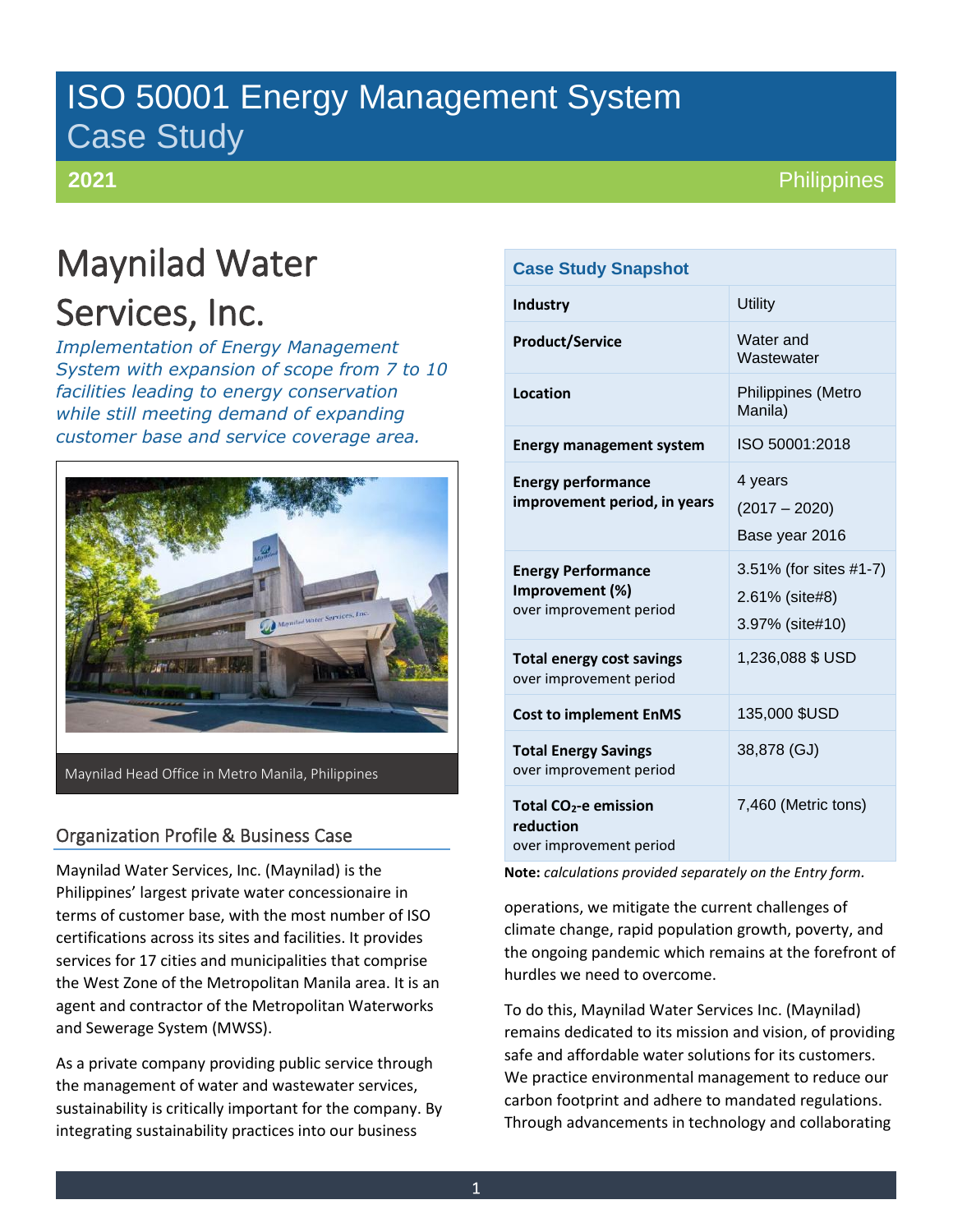with partners, we seek to develop optimal water and wastewater solutions to the attainment of the United Nations Sustainable Development Goals (SDGs). Maynilad focuses on Goal 6: Clean Water and Sanitation, with the objectives of ensuring availability and sustainable management of water and sanitation for all.

Energy Management plays a significant role in the company's business strategies which is anchored on the three pillars, Operational Efficiency, Organizational Capability and Business Growth. As part of Maynilad's commitment on energy efficiency, it implements and maintains its energy management system (EnMS) based on ISO 50001:2018 to serve as a framework for a more structured monitoring of its energy utilization and performance.

Maynilad focuses its energy efficiency and conservation efforts on the top facilities with significant energy usage. These facilities were evaluated to determine the most energy intensive equipment being used and check if it operates at an optimal level and come up with opportunities for improvement. The benefits realized translated to reduction in energy consumption and operational expenses.

*"We continue to optimize our resources, so we can sustain operations while keeping power consumption to a minimum,"* —Ramoncito S. Fernandez, Maynilad President & CEO

#### Business Benefits

The implementation of the Energy Management System (EnMS), enabled the company to achieve an average annual reduction in energy intensity of 3.51% against 2016 base year for a 4-year (2017 – 2020) improvement period for the first 7 EnMS facilities that were certified in 2016.

In 2018, the company added one more facility in the scope of EnMS Certification and it achieved an average annual savings of 2.61% in energy intensity from 2019- 2020.

In 2020, the company expanded again the scope of EnMS certification and added 2 new facility with significant energy usage. These sites are currently on the baselining period, but Site #10 already achieve 3.97% improvement in energy intensity in 2020 against 2019 base year.

Overall, Maynilad was able to save 38,878 GJ of energy for a 4-year energy performance period aggregated for the 10 facilities. This is equivalent to 10,526,724 KWH savings in energy consumption over a period of 4 years.

The reduction has led to the company saving \$USD 1,236,088 from payment of purchased electricity. This, while also reducing the impact to the environment by reducing the CO2 emissions by 7,460 metric tons CO2e and spending only \$USD 135,000 for the implementation of EnMS. (equivalent to 0.1092 years payback period).

Through the implementation of EnMS, Maynilad was able to contribute in Philippine National Energy Efficiency and Conservation Program. The Department of Energy recognized and awarded Maynilad with two (2) Outstanding Award for (La Mesa Treatment Plants 1 and 2), one (1) Special Award for (La Mesa Pump Station) and one (1) Citation award for (Tondo Sewage Pumping Plant) in 35th Don Emilio Abello Energy Efficiency Awards on December 2017 in Pasay City.



The ASEAN Centre for Energy recognized Maynilad's energy efficiency and conservation practices after it conferred an ASEAN Energy Award to its La Mesa Treatment Plant 2. Receiving the award are Maynilad officials led by chief operating officer Randolph Estrellado (left) and water supply operations head Ronaldo Padua (2nd from left).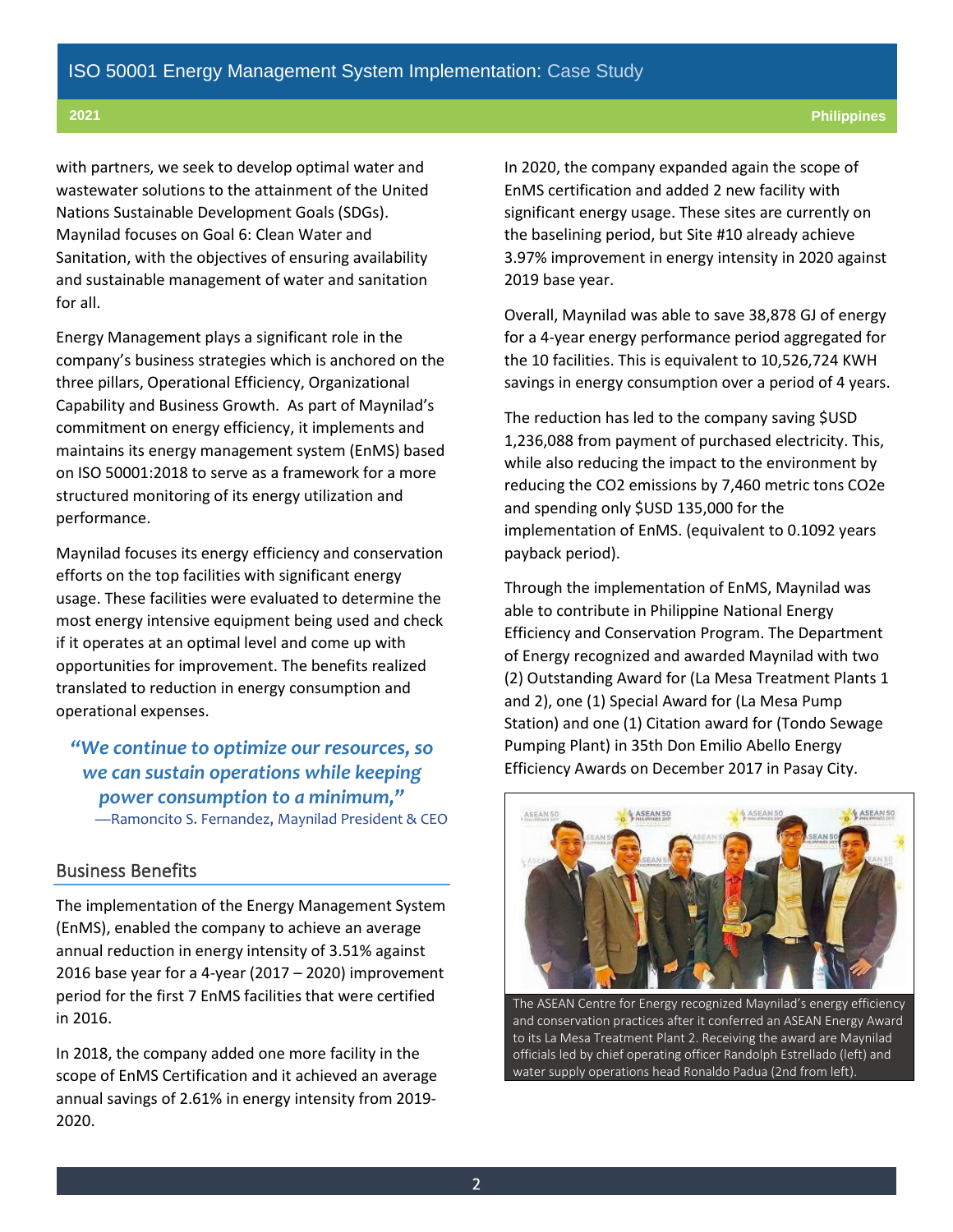Furthermore, Maynilad's La Mesa Treatment Plant 2 was declared winner under the "ASEAN Best Practices Competition for Energy Management in Buildings and Industries (Small and Medium Industry Category)". Maynilad is one of only five Philippine companies to be recognized in the ASEAN Energy Awards on September 2017, which honored 86 companies and individuals from Malaysia, Indonesia, Thailand, Singapore and Philippines.

#### Plan

#### **Energy Planning and Review**

In the initial stage of establishing its Energy Management System (EnMS), the company tapped the services of an external consultant, Accelence Consultancy Inc. whose lead consultant is among the first batch of UNIDO-trained EnMS experts in the Philippines, which provide the Maynilad employees knowledge on the EnMS (based on ISO 50001) and how it will be implemented for the facilities. Aside from attending trainings on EnMS, the Core Team was tasked to identify all the energy using equipment in the site to identify which among them has significant energy consumption.

From there, the team was able to determine energy saving opportunities which will be used to establish its target energy reduction. In addition, the company appointed energy managers per site who will ensure the implementation of EnMS.

Aside from the assigned energy managers for each site, the core team also included different departments which act as support for the energy managers and these include the Automation & Instrumentation Dept., Supply Chain Management, Integrated Asset Management Division and Quality, Sustainability & Resiliency Division, and where the Corporate Energy Manager is assigned.

The Top Management role is also vital in providing strategic direct and drives the company down the line to push forward to be more efficient and meet the goal of energy management, energy efficiency and conservation with adhering to the company's mission and vision and contributing to sustainability where possible.

*"It was not easy to reduce power consumption given our massive expansion and service improvement projects. But we still identified points for improvement and managed to pass the strict certification audit."*

—Ramoncito S. Fernandez, Maynilad President & CEO

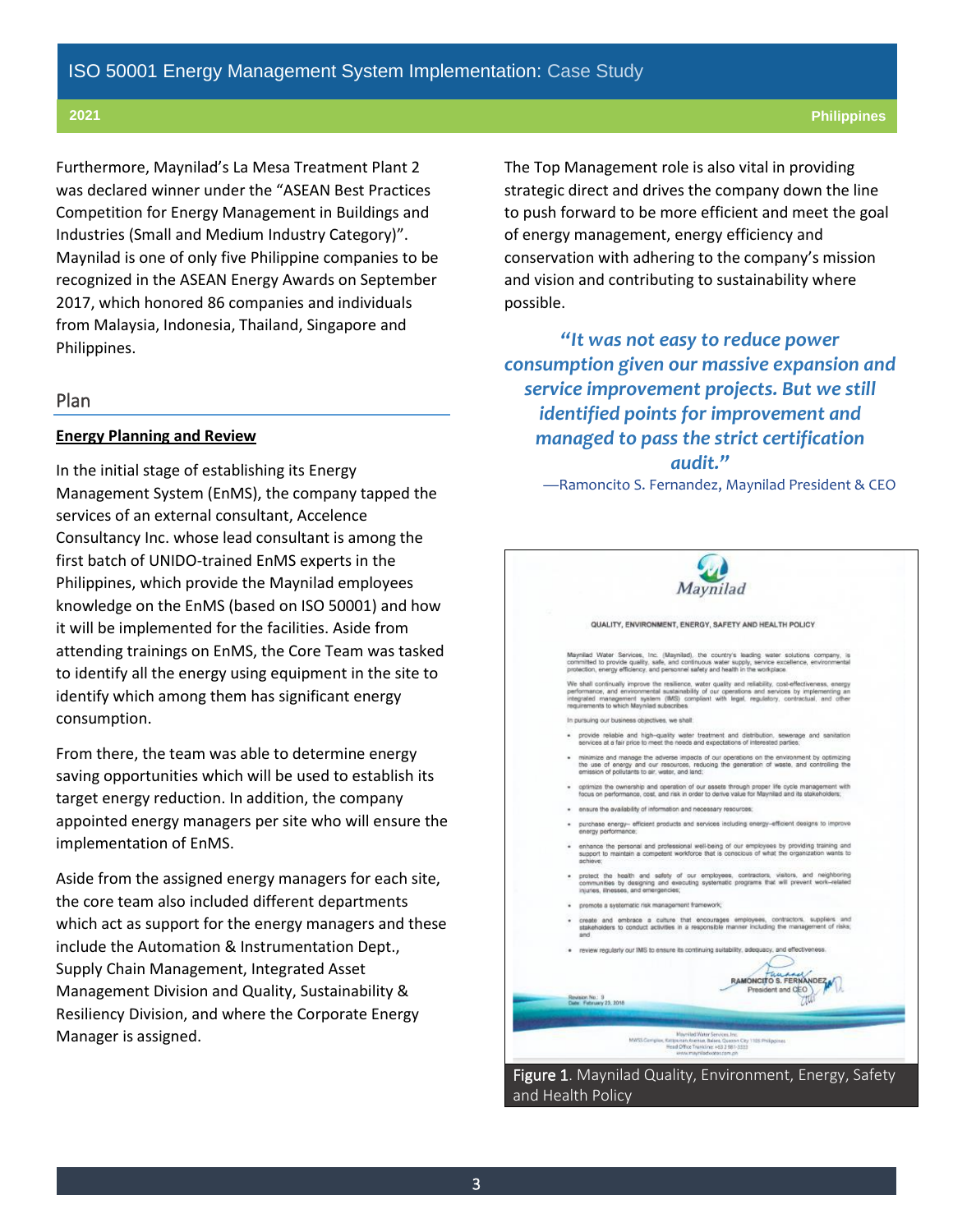

#### **Table 1.** Roles and Responsibilities of EnMS Core Team

| <b>KEY</b><br><b>POSITION</b>                       | <b>RESPONSIBILITIES AND AUTHORITIES</b>                                                                                                                                                                                                                                                                                                                             |  |  |
|-----------------------------------------------------|---------------------------------------------------------------------------------------------------------------------------------------------------------------------------------------------------------------------------------------------------------------------------------------------------------------------------------------------------------------------|--|--|
| <b>CORPORATE</b><br><b>ENERGY</b><br><b>MANAGER</b> | Provides guidance and technical<br>advice to management<br>Provides assistance in drafting an<br>energy management policy,<br>energy review and the action plan;<br>Assisting in the promotion of the<br>energy management initiatives<br>and energy saving opportunities;<br>Facilitating the conduct of energy<br>audit, as may be required;                      |  |  |
| <b>AREA</b><br><b>ENERGY</b><br><b>MANAGER</b>      | <b>Ensuring that EnMS requirements</b><br>are effectively cascaded to their<br>respective areas;<br>Providing support in the conduct<br>of energy planning process and<br>energy audits;<br>Ensuring that best practices in<br>energy efficiency are identified in<br>the Opportunities List<br>Ensuring the full compliance of<br>sites to applicable energy laws. |  |  |

| KFY<br><b>POSITION</b>                  | <b>RESPONSIBILITIES AND AUTHORITIES</b>                                                                                                                                                                                                                                                                                                                                            |  |  |
|-----------------------------------------|------------------------------------------------------------------------------------------------------------------------------------------------------------------------------------------------------------------------------------------------------------------------------------------------------------------------------------------------------------------------------------|--|--|
| <b>SITE</b><br><b>ENERGY</b><br>MANAGER | Facilitating compliance to<br>applicable energy laws<br>Ensuring energy performance<br>measures are implemented and<br>maintained;<br>Managing the implementation of<br>relevant management system<br>policies, objectives & targets,<br>plans & programs, procedures<br>identifying problem relating<br>EnMS, ensuring timely actions to<br>management system<br>nonconformities. |  |  |

#### **Cost-benefit analysis**

In the implementation of the EnMS, Maynilad lead to opportunities for improvement with minimal cost. Table 2 shows the breakdown of expenses by the company for implementation of Energy Management System over a 4-year period from 2017 – 2020.

| Table 2. Breakdown of costs for EnMS implementation |  |  |  |  |  |
|-----------------------------------------------------|--|--|--|--|--|
|-----------------------------------------------------|--|--|--|--|--|

| Cost Item                                                                              | Implementation<br>Cost (\$USD) |
|----------------------------------------------------------------------------------------|--------------------------------|
| Internal Staff time to develop and<br>implement the EnMS (2,000 man-<br>days)          | 43,000                         |
| Internal staff time to prepare for<br>external audit (800 man-days)                    | 16,000                         |
| Additional monitoring and metering<br>equipment installed to meet EnMS<br>requirements | 47,000                         |
| Third party audit costs (for 4 years)                                                  | 8,000                          |
| Technical assistance (e.g. hired<br>consultants to assist with EnMS<br>implementation) | 15,000                         |
| Other (e.g. internal<br>communications)                                                | 6,000                          |
| <b>TOTAL EXPENSES</b>                                                                  | 135,000                        |

**Note:** *calculations provided separately on the Entry form.*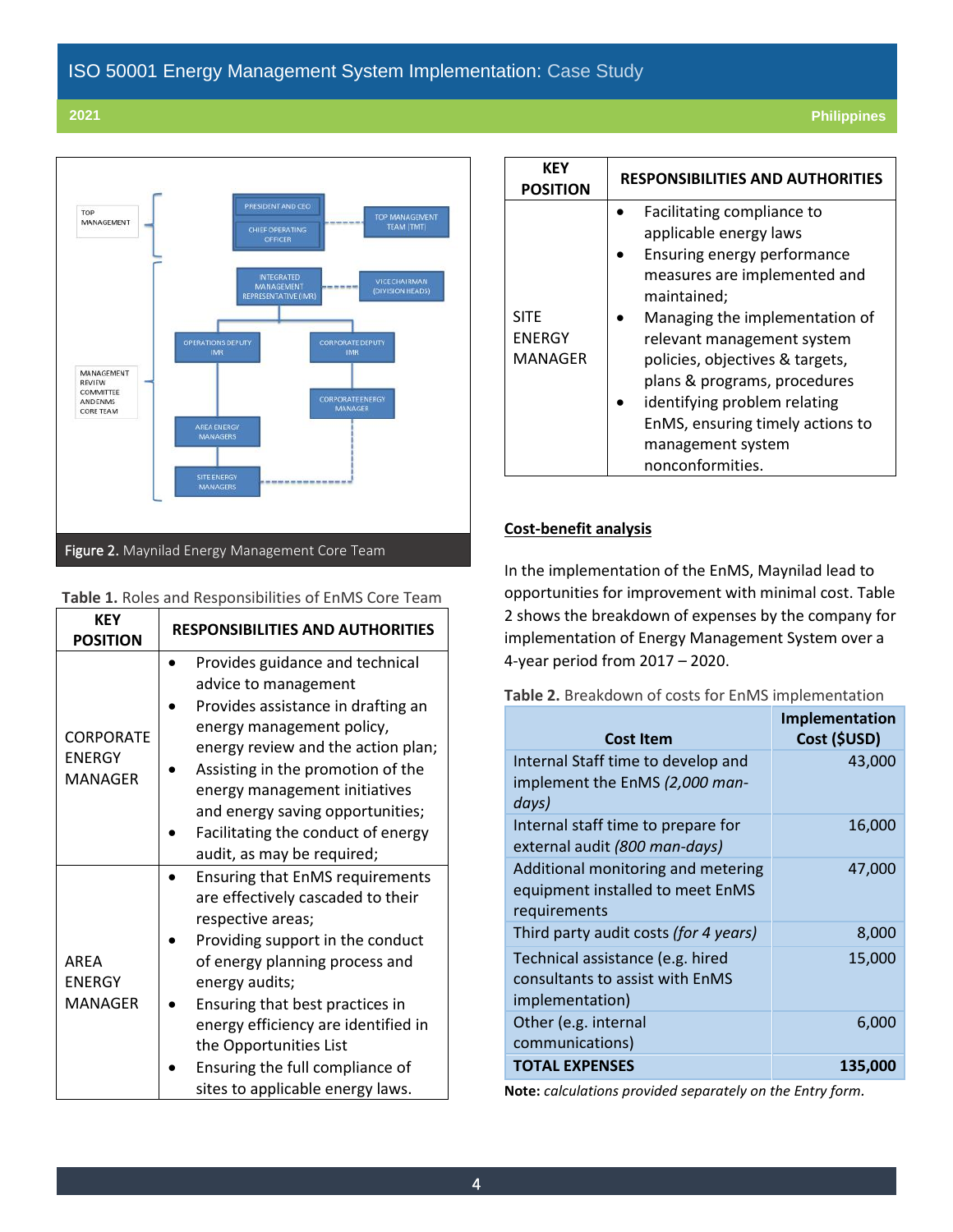# ISO 50001 Energy Management System Implementation: Case Study

#### Do, Check, Act

### Do,

### **Baseline Approach was used to determine energy performance improvement for a 4-year period**

We used the Baseline approach where-in we measured energy performance improvement for a period of 4 years (2017-2020) against the baseline year 2016 performance. Considering that consumption of energy is dependent on production volume of its facilities, Maynilad used the volume of water delivered and/or treated wastewater of the concerned facility (in terms of million liters, ML). The energy intensity is measured using the ratio of power consumption per unit of volume processed in (KWH/ML).

#### **Steps taken to maintain operational control and sustain energy performance improvement**

Each site energy manager is tasked to monitor the daily energy performance of their facility and reports the results monthly to the management. This is part of our procedure on monitoring and measurement of Quality, Environment, Energy, Safety and Health (QESH) Performance. In addition, we also created online Dashboard through Microsoft Share point Portal for centralized energy reporting.

#### **Training and Development and Communications**

As part of the establishment of its EnMS, the core team members underwent several trainings to be better equipped. Among the trainings provided are the following: User Training on EnMS (ISO 50001:2018 Appreciation Course), Internal Audit Training and EnMS Documentation. Internal Audits were also conducted annual for the (10) facilities to identify additional opportunities for energy savings.

During the same period, existing procedures from the company's integrated management system (IMS) based on ISO 9001, ISO 14001 and ISO 45001 were reviewed and revised to consider the requirements of the ISO 50001:2018 standard. The revision covered system procedures on control of documents and records, internal and external communication, participation and

consultation, non-conformity, corrective and preventive action, internal IMS audit and management review.

#### **Tools and resources**

To help the team to be familiar with the implementation of the EnMS, the consultants introduced the tool prepared by the United Nations Industrial Development Organization (UNIDO), which was an excel-based tool reflecting the different data needed. The Area and Site Energy Managers used the said tool to set targets and monitor energy performance and determine opportunities for improvement based on the significant energy uses (SEUs) (**Figures 4**).



#### Check,

### **Ensure Proper Monitoring and Measure Performance through Internal Audit and Management Reviews**

Since electricity readings are read from the sub-meter within the facilities, the billings issued by the electricity distributor are being used as basis to verify the consistency of the monthly readings. In addition, the sub-meters are subjected to periodic calibration/ verification consistent with our system procedure on control of monitoring and measuring equipment. Internal audit and at least 2 management reviews per year are being done to check and measure performance of set targets and to ensure suitability and adequacy of the Energy Management System.